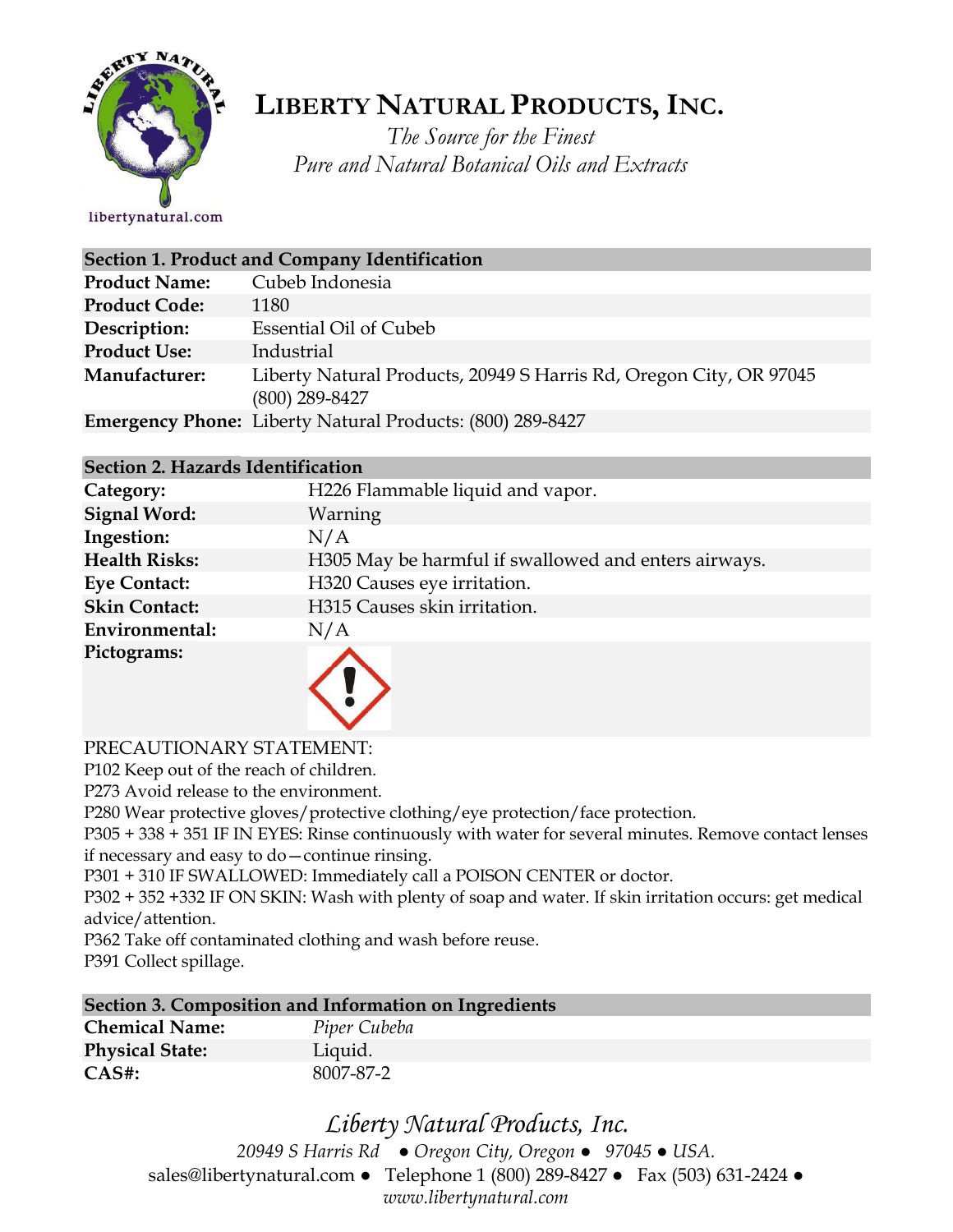| Impurities:                | None. |
|----------------------------|-------|
| <b>Trade Secret Claim:</b> | None. |

| <b>Section 4. First Aid Measures</b> |                                                                                                                                                                                                                       |  |
|--------------------------------------|-----------------------------------------------------------------------------------------------------------------------------------------------------------------------------------------------------------------------|--|
| Eyes:                                | Rinse with water for 15 minutes. Contact a doctor if symptoms<br>persist.                                                                                                                                             |  |
| <b>Skin Contact:</b>                 | Remove contaminated clothing. Wash off skin immediately with<br>plenty of water, using soap if available. If any sign of tissue damage<br>or persistent irritation is apparent, obtain medical advice<br>immediately. |  |
| Inhalation:                          | Allow victim to rest in a well-ventilated area. Seek medical<br>attention.                                                                                                                                            |  |
| Ingestion in excess:                 | Rinse mouth with water. If large quantities of this material are<br>swallowed, call a physician immediately.                                                                                                          |  |
| <b>Emergency Care:</b>               | Contact local emergency provider. For non-emergency, contact<br>primary care provider.                                                                                                                                |  |
| PPE:                                 | Gloves, lab coat or uniform, safety glasses, eyewash, safety shower.                                                                                                                                                  |  |

| <b>Section 5. Fire-Fighting Measures</b>     |                                                                                                                                                                                                                              |
|----------------------------------------------|------------------------------------------------------------------------------------------------------------------------------------------------------------------------------------------------------------------------------|
| Flammability:                                | Flammable.                                                                                                                                                                                                                   |
| <b>Extinguishing Media:</b>                  | SUITABLE: CO <sub>2</sub> , sand, extinguishing powder<br><b>NON SUITABLE:</b><br>Water.                                                                                                                                     |
| <b>Special Fire-Fighting Procedure:</b>      | None                                                                                                                                                                                                                         |
| <b>Unusual Fire and Explosion Hazards:</b>   | Essential and vegetable oils have the potential to self -<br>heat and contribute to spontaneous combustion when<br>present on fabrics. Caution should be exercised in the<br>storage and launder of fabrics exposed to oils. |
| <b>PPE</b> and Precautions for Firefighters: | Protect skin and eyes                                                                                                                                                                                                        |

| <b>Section 6. Accidental Release Measures</b> |                                                                                                                                                                                                                    |  |
|-----------------------------------------------|--------------------------------------------------------------------------------------------------------------------------------------------------------------------------------------------------------------------|--|
| <b>Personal Precautions:</b>                  | Follow company emergency procedures. Wear protective<br>equipment and keep unprotected persons away. Keep away<br>from ignition sources. Ensure area is well ventilated and<br>avoid contact with eyes and mucous. |  |
| <b>Environmental Precautions:</b>             | Do not dispose in sewer or in any natural environment.                                                                                                                                                             |  |
| Containment:                                  | Absorb with clay, sand, or other non-combustible material.<br>Prevent entry into waterways, sewers, and confined areas.                                                                                            |  |
| Clean Up:                                     | Disposal must be made according to official regulations.<br>Recover in a tightly sealed container. Wash with plenty of<br>water after complete elimination of the product.                                         |  |

| Section 7. Handling and Storage |                                                           |  |
|---------------------------------|-----------------------------------------------------------|--|
| <b>Handling Precautions:</b>    | Ensure good ventilation/exhaustion at the workplace. Keep |  |
|                                 | container closed after using.                             |  |

### *Liberty Natural Products, Inc. 20949 S Harris Rd ● Oregon City, Oregon ● 97045 ● USA.*  sales@libertynatural.com *●* Telephone 1 (800) 289-8427 ● Fax (503) 631-2424 *● www.libertynatural.com*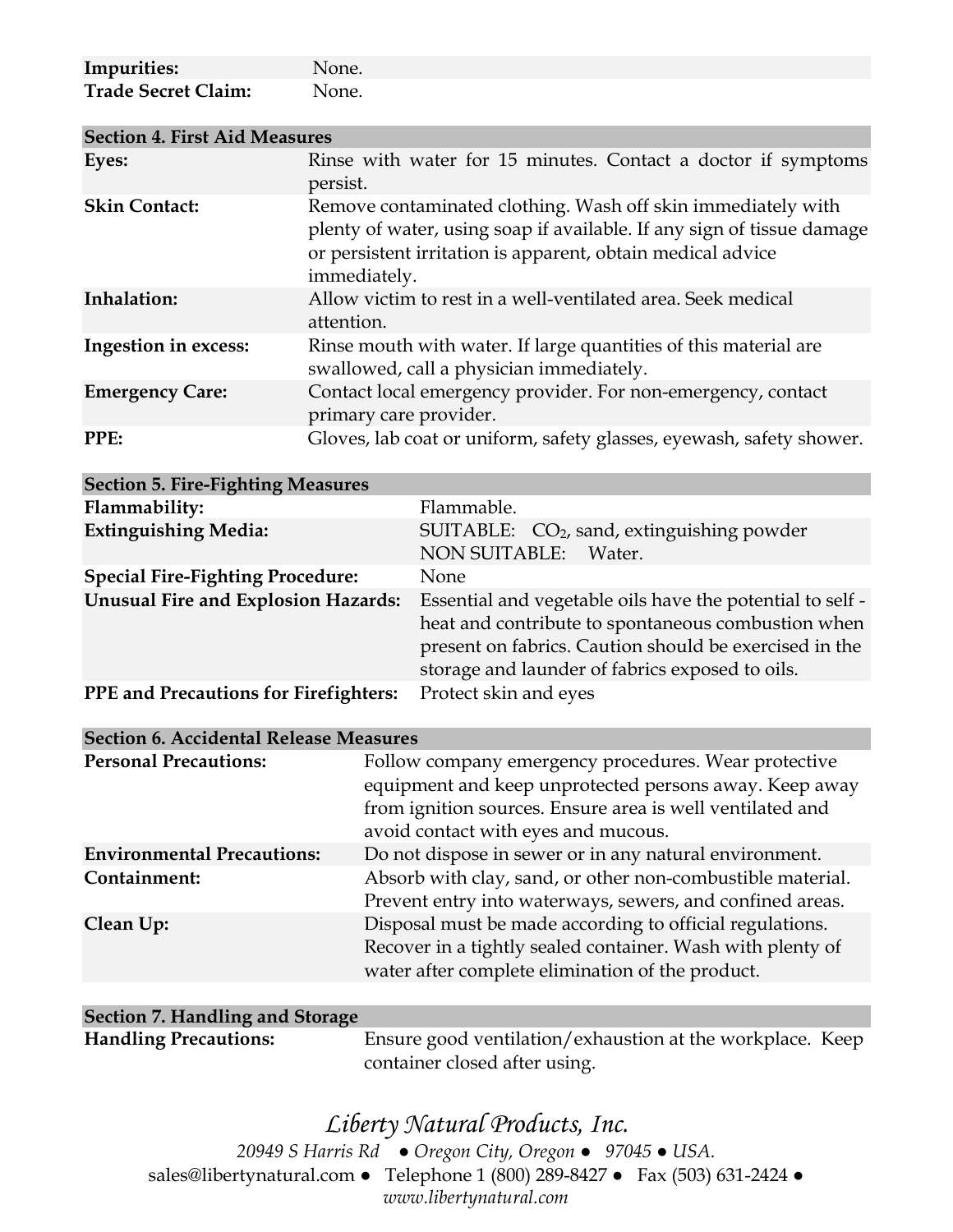| <b>Storage Precautions:</b> | Keep away from humidity. Store in intact tightly sealed<br>container in dry cool temperatures away from direct<br>sunlight. |
|-----------------------------|-----------------------------------------------------------------------------------------------------------------------------|
| Other:                      | See Section 8                                                                                                               |

#### **Section 8. Exposure Controls/Personal Protection**

| <b>Engineering Controls:</b>                           | Keep away from foodstuffs, beverages and feed. Avoid contact<br>with the eyes.                                              |
|--------------------------------------------------------|-----------------------------------------------------------------------------------------------------------------------------|
| <b>Respiratory Protection:</b>                         | Assure a good ventilation of work place. Use suitable respiratory<br>protective device in case of insufficient ventilation. |
| <b>Hand Protection:</b>                                | Plastic or synthetic rubber impermeable gloves                                                                              |
| <b>Eye Protection:</b>                                 | Goggles give complete protection to eyes. Keep eyewash bottle<br>with clean water handy.                                    |
|                                                        | Skin and Body Protection: Clothes for chemical protection to avoid contact.                                                 |
| Ingestion:                                             | Do not eat, drink and smoke while using.                                                                                    |
| <b>Industrial Hygiene:</b>                             | Follow your company policy.                                                                                                 |
| <b>OSHA Permissible Exposure Limits (PELs):</b><br>N/A |                                                                                                                             |
| <b>ACGIH Threshold Limit Values:</b>                   | N/A                                                                                                                         |

| Appearance:                                    | Pale yellow to dark yellow liquid |  |
|------------------------------------------------|-----------------------------------|--|
| <b>Upper/Lower Flammability:</b>               | N/A                               |  |
| Odor:                                          | Floral, woody, and balsamic       |  |
| <b>Vapor Pressure:</b>                         | N/A                               |  |
| <b>Odor Threshold:</b>                         | N/A                               |  |
| <b>Vapor Density:</b>                          | N/A                               |  |
| pH:                                            | N/A                               |  |
| <b>Relative Density:</b>                       | N/A                               |  |
| <b>Melting Point:</b>                          | N/A                               |  |
| <b>Freezing Point:</b>                         | N/A                               |  |
| Solubility:                                    | Insoluble                         |  |
| Initial Boiling Point and Boiling Range: $N/A$ |                                   |  |
| <b>Flash Point:</b>                            | 180°F / 82.2°C                    |  |
| <b>Evaporation Rate:</b>                       | N/A                               |  |
| <b>Flammability Category:</b>                  | N/A                               |  |
| <b>Partition Coefficient:</b>                  | N/A                               |  |
| <b>Auto-ignition Temperature:</b>              | N/A                               |  |
| <b>Decomposition Temperature:</b>              | N/A                               |  |
| Viscosity:                                     | N/A                               |  |
| <b>Specific Gravity:</b>                       | 0.898 to 0.925 at $25^{\circ}$ C  |  |

#### **Section 10. Stability and Reactivity**

Stability: Stable under normal circumstances. Avoid heat and ignition sources.

# *Liberty Natural Products, Inc.*

*20949 S Harris Rd ● Oregon City, Oregon ● 97045 ● USA.*  sales@libertynatural.com *●* Telephone 1 (800) 289-8427 ● Fax (503) 631-2424 *● www.libertynatural.com*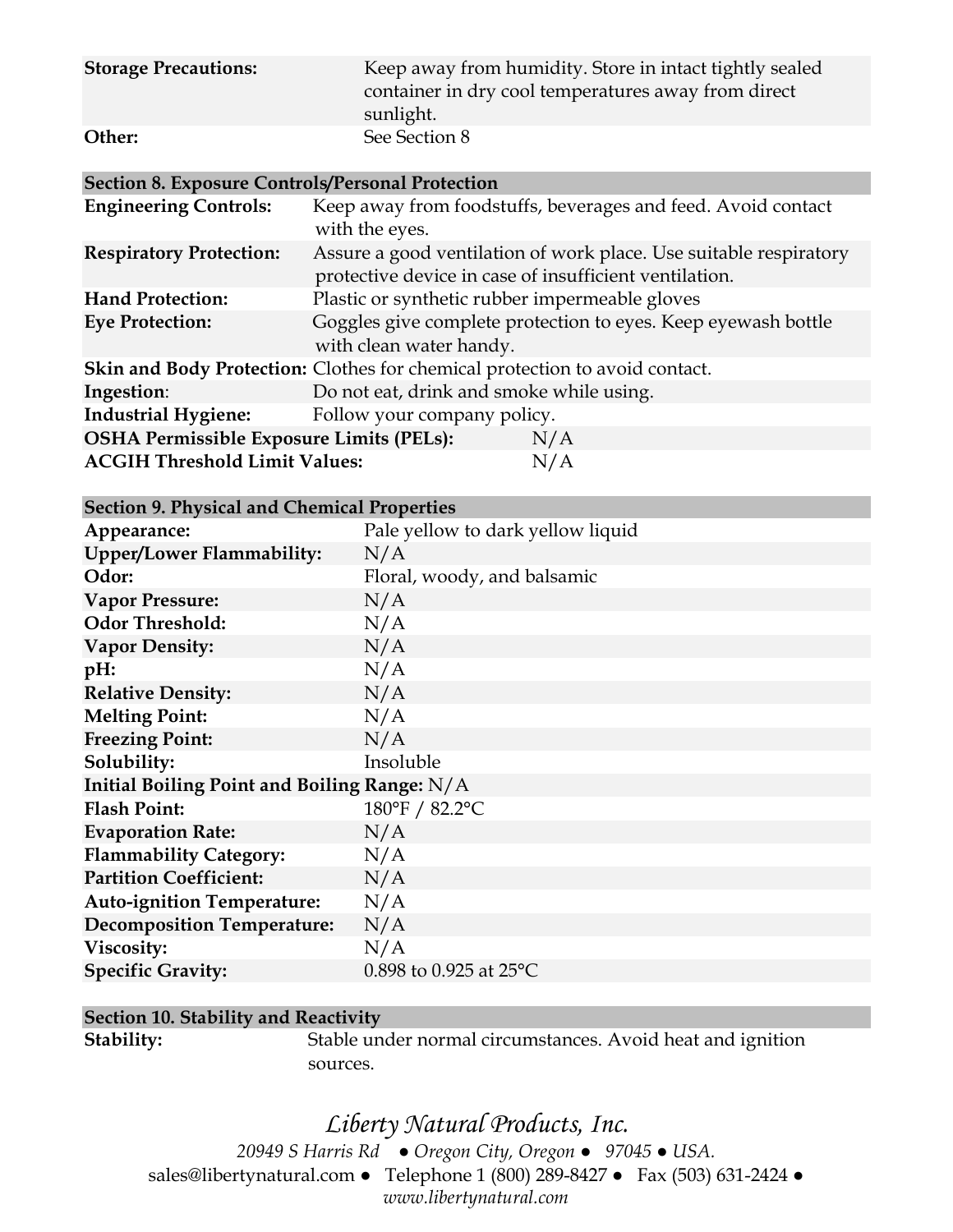| Avoid:<br>Incompatibility: | Excessive heat.<br>Undetermined                                                                                                                       |
|----------------------------|-------------------------------------------------------------------------------------------------------------------------------------------------------|
| Hazardous Byproducts:      | Liable to cause smoke & acid fumes during combustion: carbon<br>monoxide, carbon dioxide $&$ other non-identified organic<br>compounds may be formed. |
| Other:                     | None                                                                                                                                                  |

| Section 11. Toxicological Information     |                                                                                            |
|-------------------------------------------|--------------------------------------------------------------------------------------------|
| <b>Toxicological and Health Effects:</b>  | Aspiration hazard                                                                          |
| <b>Likely Routes of Exposure:</b>         | Eyes, nose, mouth, skin.                                                                   |
| <b>Signs and Symptoms of Exposure:</b>    | Can induce irritations. Serious eye damage/eye                                             |
|                                           | irritation. No specific hazard in normal use.                                              |
| LD50 (median lethal dose):                | N/A                                                                                        |
| <b>Listed NTP Carcinogen:</b>             | N/A                                                                                        |
| <b>INGESTION:</b>                         | N/A                                                                                        |
|                                           |                                                                                            |
| <b>Section 12. Ecological Information</b> |                                                                                            |
| <b>TOXICITY:</b>                          | Adopt good working practices, so that the product is<br>not released into the environment. |

|                                                             | Tive released they the choirdinglity              |
|-------------------------------------------------------------|---------------------------------------------------|
| PERSISTENCE / DEGRADABILITY: No information available.      |                                                   |
| <b>BIOACCUMULATION POTENTIAL:</b> No information available. |                                                   |
| <b>RESULTS OF PBT AND vPvB</b>                              |                                                   |
| <b>ASSESSMENT:</b>                                          | No information available.                         |
| <b>MOBILITY IN SOIL:</b>                                    | Do not allow product to reach ground water, water |
|                                                             | course or sewage system.                          |
| <b>OTHER ADVERSE EFFECTS:</b>                               | N/A                                               |

#### **Section 13. Disposal Considerations**

| <b>Disposal Containers:</b>    | To comply with the regulations and prefectural orders in use. |
|--------------------------------|---------------------------------------------------------------|
|                                | Throwing out forbidden. Packaging must be well emptied.       |
| <b>Waste Disposal:</b>         | N/A                                                           |
| <b>Special Considerations:</b> | Must be specially treated adhering to official regulations.   |

### **Section 14. Transport Information**

**UN Number:** N/A **UN Shipping Name:** N/A **Transport Hazard Class:** N/A **Packing Group Number:** N/A **Stowage and Handling**: N/A

#### **Section 15. Regulatory Information**

**Product Regulations:** N/A

*Liberty Natural Products, Inc. 20949 S Harris Rd ● Oregon City, Oregon ● 97045 ● USA.*  sales@libertynatural.com *●* Telephone 1 (800) 289-8427 ● Fax (503) 631-2424 *● www.libertynatural.com*